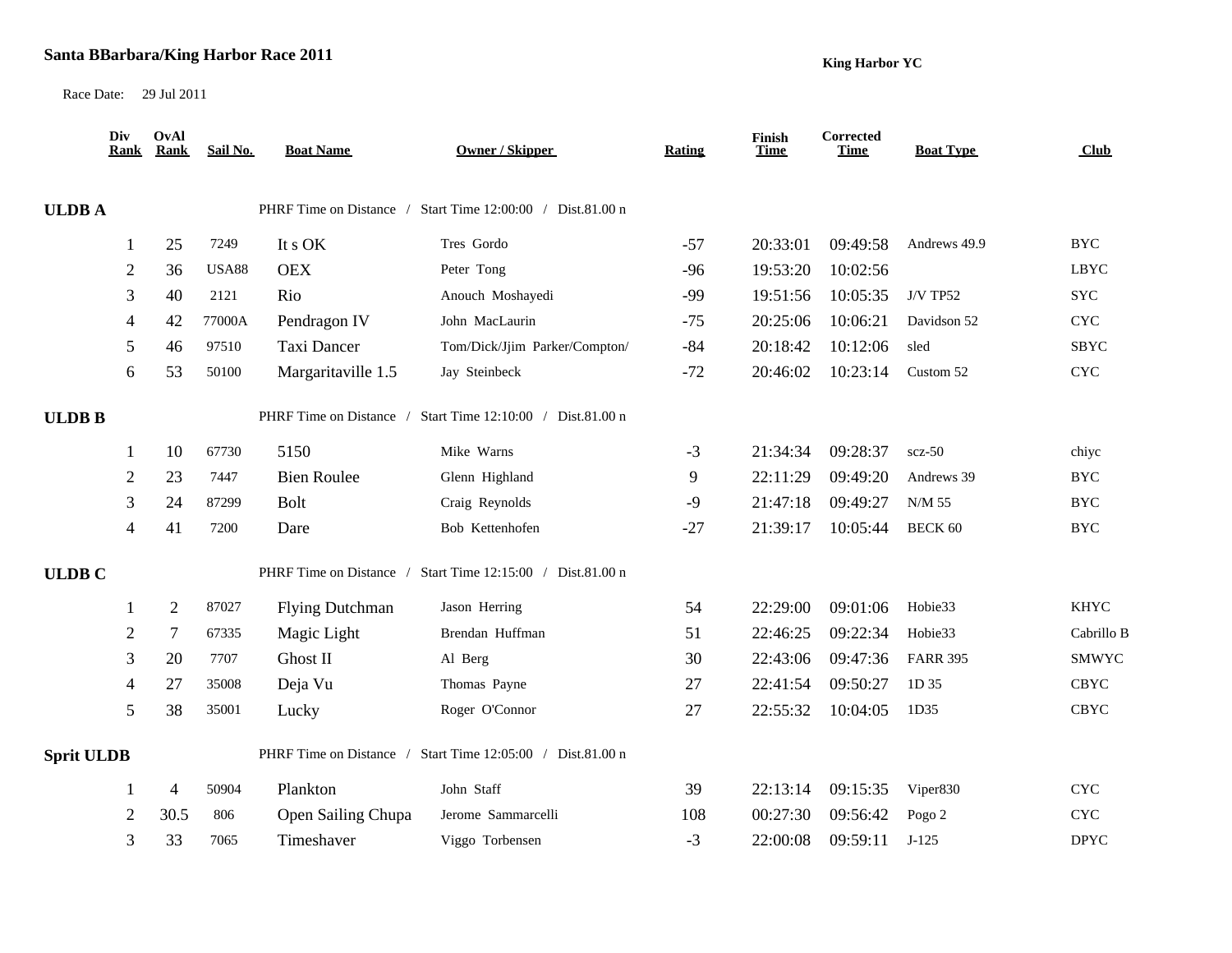|                   | $\overline{4}$ | 34 | 60118 | Alpah Papa              | Gordon Leon                                                | 54    | 23:17:18 | 09:59:24     | Tripp 33            | <b>CBYC</b>                |
|-------------------|----------------|----|-------|-------------------------|------------------------------------------------------------|-------|----------|--------------|---------------------|----------------------------|
| <b>DNS</b>        | 7              | 88 | 11    | Anarchy                 | Scot Tempesta                                              | 36    |          |              | 10m                 | SDYC/SA                    |
| <b>DNF</b>        | $\tau$         | 88 | 20001 | Carrera                 | Ralf Butz                                                  | 60    |          |              | Carrera 29          | $\ensuremath{\text{DPYC}}$ |
| <b>Sprit PHRF</b> |                |    |       |                         | PHRF Time on Distance / Start Time 12:15:00 / Dist.81.00 n |       |          |              |                     |                            |
|                   |                | 35 | 56192 | Forgiveness             | Joe Simpkins                                               | 42    | 23:11:15 | 09:59:33     | J124                | <b>CYC</b>                 |
|                   | $\overline{2}$ | 44 | 46630 | Shenanigans             | Gary Winton                                                | 36    | 23:14:04 | 10:10:28     | J120                | <b>CBYC</b>                |
|                   | 3              | 45 | 56912 | Persistence             | C Bryce Benjamin                                           | 69    | 23:59:22 | 10:11:13     | J109                | <b>CYC</b>                 |
|                   | $\overline{4}$ | 47 | 55055 | Bluebird                | Tom Cullen                                                 | 36    | 23:16:02 | 10:12:26     | J 120               | SBYC                       |
|                   | 5              | 49 | 56385 | Electra                 | Thomas Brott                                               | 54    | 23:41:33 | 10:13:39     | J109                | SIBYC                      |
|                   | 6              | 54 | 7052  | Linstar                 | John Shulze                                                | 75    | 00:20:02 | 10:23:47     | $J-109$             | <b>BYC</b>                 |
|                   | 7              | 58 | 56443 | Marisol                 | Seth Hall                                                  | 42    | 23:48:15 | 10:36:33     | J124                | <b>CRA</b>                 |
|                   | 8              | 71 | 46638 | Adios                   | Peter Bretschger                                           | 36    | 00:18:07 | 11:14:31     | j120                | <b>BYC</b>                 |
|                   | 9              | 72 | 79125 | <b>Sunday Ticket</b>    | Daniel Scouler                                             | 18    | 23:57:06 | 11:17:48     | J122                | <b>CYC</b>                 |
|                   | 10             | 75 | 56054 | <b>Fast Reorrg</b>      | Ron Orr                                                    | 19    | 00:09:23 | 11:28:44     | <b>HC 50</b>        | <b>VSC</b>                 |
| PHRF A            |                |    |       | PHRF Time on Distance / | Start Time 12:05:00 / Dist.81.00 n                         |       |          |              |                     |                            |
|                   |                | 43 | 56336 | French Kiss             | Christopher Hillseth                                       | 39    | 23:04:35 | 10:06:56     | Beneteau First 44.7 | <b>SBYRC</b>               |
|                   | $\overline{2}$ | 52 | 56447 | Green Dragon 2          | Gary Green                                                 | 39    | 23:16:15 | 10:18:36     | Beneteau First 44.7 | <b>DRYC</b>                |
|                   | 3              | 62 | 18949 | <b>Amazing Grace</b>    | Jim Puckett                                                | 21    | 23:21:14 | 10:47:53     | Farr 55             | <b>DRYC</b>                |
|                   | 4              | 64 | 7173  | Carmagnole              | Dan Howard                                                 | 24    | 23:34:40 | 10:57:16     | first 45            | <b>DRYC</b>                |
|                   | 5              | 69 | 520   | X-PLETIVE               | Daniel Paracchini                                          | 24    | 23:40:39 | 11:03:15     | X-41                | syclb                      |
|                   | 6              | 76 | 52592 | Javalin                 | David Fell                                                 | $-24$ | 23:17:14 | 11:44:38     | Farr49              | SIBYC                      |
| <b>DNS</b>        | $\,8\,$        | 88 | 77533 | Elusive                 | Joe Brunner                                                | 36    |          |              | CHOATE 48           | TPY Tran                   |
| <b>PHRFB</b>      |                |    |       |                         | PHRF Time on Distance / Start Time 12:20:00 / Dist.81.00 n |       |          |              |                     |                            |
|                   |                | 6  | 42757 | <b>Tigger</b>           | Fred & Suzanne Cottrell                                    | 81    | 23:27:52 | 09:18:31 J33 |                     | <b>KHYC</b>                |
|                   | 2              | 8  | 32551 | Ono                     | Mike Galloway Mark Folkman                                 | 48    | 22:48:12 | 09:23:24     | Olson 40            | <b>KHYC</b>                |
|                   | 3              | 12 | 42301 | Sidekick                | William Webster                                            | 75    | 23:34:22 | 09:33:07     | $J-37$              | <b>KHYC</b>                |
|                   | 4              | 14 | 7278  | Jungle Jim              | Jim Maslon                                                 | 69    | 23:29:34 | 09:36:25     | performance         | <b>DRYC</b>                |
|                   | 5              | 22 | 52727 | Flash Packet            | Peter Stazicker                                            | 57    | 23:25:44 | 09:48:47     | <b>First 40.7</b>   | <b>CYC</b>                 |
|                   | 6              | 48 | 56470 | <b>By Design</b>        | Oliver Garrett                                             | 84    | 00:26:13 | 10:12:49     | First 36.7          | <b>DRYC</b>                |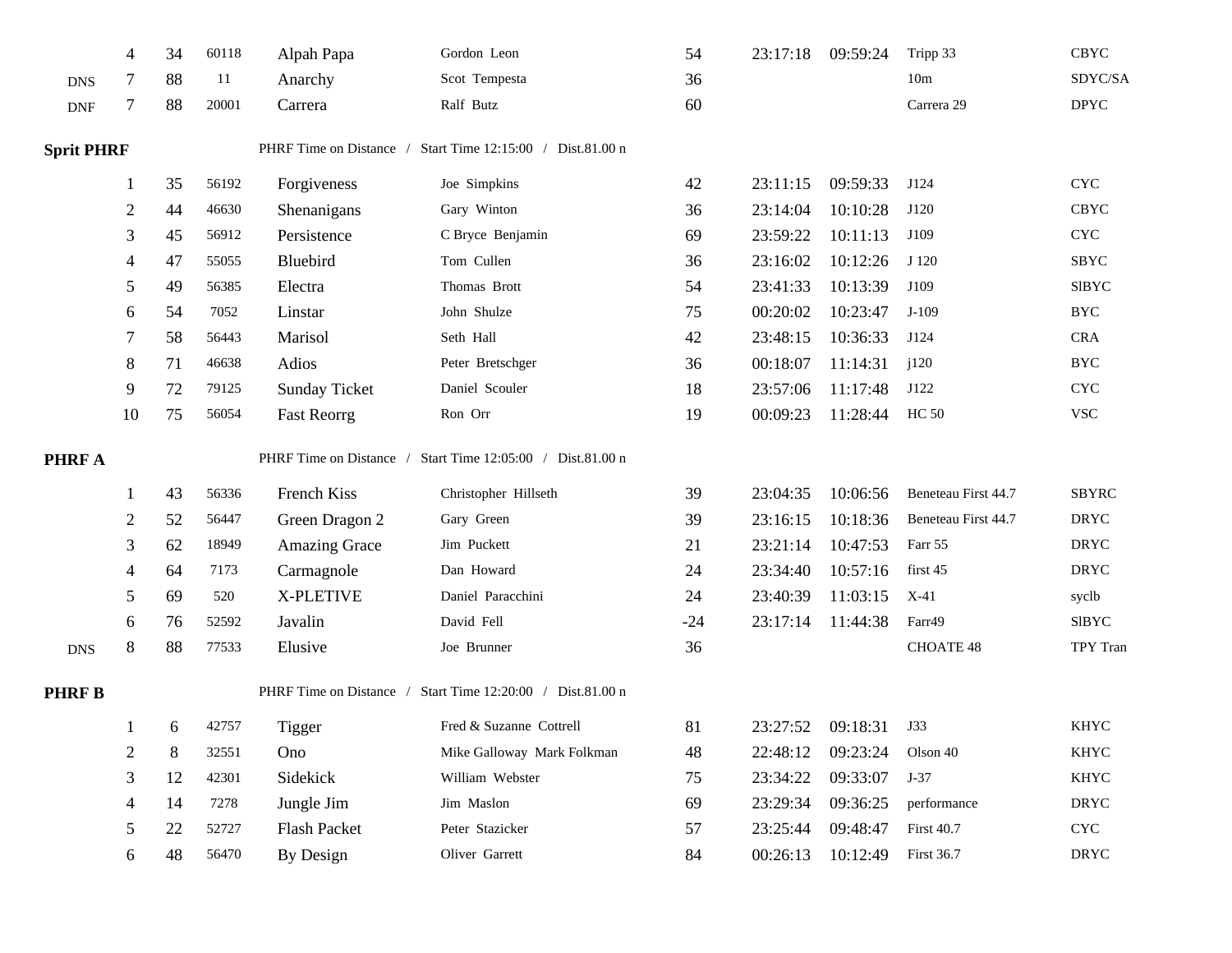|               | 7              | 57             | 46048 | Macs'              | Eric Steve McClure                                         | 72  | 00:31:00 | 10:33:48 | J35               | ABYC         |
|---------------|----------------|----------------|-------|--------------------|------------------------------------------------------------|-----|----------|----------|-------------------|--------------|
|               | 8              | 59             | 46699 | Incredible         | Rick Gorman                                                | 54  | 00:12:17 | 10:39:23 | Swan53            | <b>LBYC</b>  |
|               | 9              | 66             | 56106 | Tranquility        | Max Lynn                                                   | 48  | 00:24:52 | 11:00:04 | <b>First 40.7</b> | <b>SBYC</b>  |
|               | 10             | 68             | 46441 | Charisma V         | Cameron Hausman                                            | 54  | 00:33:45 | 11:00:51 | Peterson 41       | <b>BYC</b>   |
|               | 11             | 77             | 93580 | Mare'zia           | James Lee                                                  | 78  | 01:52:00 | 11:46:42 | Centurion 40S     | <b>KHYC</b>  |
| <b>DNS</b>    | 14             | 88             | 7227  | Perfect            | Dr Laura Schlessinger                                      | 60  |          |          | J100              | SBYC         |
| <b>DNS</b>    | 14             | 88             | 60291 | Murar's Dream      | Andrew Rosen                                               | 69  |          |          | Beneteau 46       | <b>SBYRA</b> |
| <b>PHRF C</b> |                |                |       |                    | PHRF Time on Distance / Start Time 12:25:00 / Dist.81.00 n |     |          |          |                   |              |
|               |                | 9              | 7626  | Lulu               | David Booker                                               | 117 | 00:30:51 | 09:27:54 | Schock 34PC       | <b>SIBYC</b> |
|               | $\overline{c}$ | 11             | 77839 | <b>Rush Street</b> | Larry Leveille                                             | 111 | 00:26:29 | 09:31:38 | J 29              | <b>SBYC</b>  |
|               | 3              | 13             | 8391  | Shockwave          | Mike Grijalva                                              | 102 | 00:16:47 | 09:34:05 | <b>NPT 41S</b>    | AzYC         |
|               | 4              | 15             | 56700 | Duchess            | Ron Jacobs                                                 | 102 | 00:19:36 | 09:36:54 | 42MKII            | <b>DRYC</b>  |
|               | 5              | 18             | 7158  | Magic II           | Jim Brock                                                  | 114 | 00:41:35 | 09:42:41 | Cal 40            | <b>ISFYC</b> |
|               | 6              | 28             | 97089 | Traveler           | Jack Mayer                                                 | 102 | 00:33:35 | 09:50:53 | Exp34             | <b>DRYC</b>  |
|               |                | 51             | 7950  | Celebrity          | Jerry Finnegan                                             | 114 | 01:16:18 | 10:17:24 | Cal 40            | <b>KHYC</b>  |
|               | 8              | 73             | 46734 | Cool Man Cool      | Eric Gritzmacher                                           | 102 | 02:03:43 | 11:21:01 | <b>MKII</b>       | <b>DWYC</b>  |
| <b>DNS</b>    | 10             | 88             | 32539 | Arc Angel          | Jack Tatum                                                 | 114 |          |          | 1982 Sonoma 30    | Hawaii YC    |
| <b>PHRF D</b> |                |                |       |                    | PHRF Time on Distance / Start Time 12:25:00 / Dist.81.00 n |     |          |          |                   |              |
|               |                | $\mathfrak{Z}$ | 47334 | Voice of Reason    | Michael Verla                                              | 180 | 01:40:10 | 09:12:10 | $32 - 2$          | <b>RBYC</b>  |
|               | $\overline{2}$ | 5              | 63163 | Rubicon III        | Rod Percival                                               | 138 | 00:48:19 | 09:17:01 | Contesa33         | <b>PSSA</b>  |
|               | 3              | 17             | 56550 | Janina             | C. Donald Souther                                          | 138 | 01:08:50 | 09:37:32 | Santa Cruz 27     | <b>KHYC</b>  |
|               | 4              | 19             | 15799 | Distraction        | Don Laverty                                                | 120 | 00:50:54 | 09:43:54 | 911s              | <b>SWYC</b>  |
|               | 5              | 37             | 57285 | Sleeper            | Lisa Gillnger                                              | 171 | 02:19:35 | 10:03:44 | lindberg 26       | SBYC         |
|               | 6              | 56             | 56770 | Grappa             | William Coulter                                            | 135 | 01:59:29 | 10:32:14 | Cat36             | <b>SBYC</b>  |
|               |                | 60             | 56573 | Prometheus         | George Biddle                                              | 135 | 02:06:44 | 10:39:29 | 35.5LWK           | <b>SBYRC</b> |
|               | 8              | 61             | 56782 | Midnight Run       | John Dean                                                  | 150 | 02:29:03 | 10:41:33 | C320              | <b>KHYC</b>  |
|               | 9              | 63             | 18332 | Redline            | Derek Heeb                                                 | 120 | 01:56:06 | 10:49:06 | 30/30 GP          | <b>DRYC</b>  |
|               | 10             | 70             | 87635 | Crimson Star       | Lee Rhoads                                                 | 120 | 02:16:14 | 11:09:14 | SAN 30/30 GP      | SMWYC        |
| <b>DNS</b>    | 12             | 88             | 87261 | Goombah            | Brian Golden                                               | 120 |          |          | Santana 30/30 GP  | LSF          |